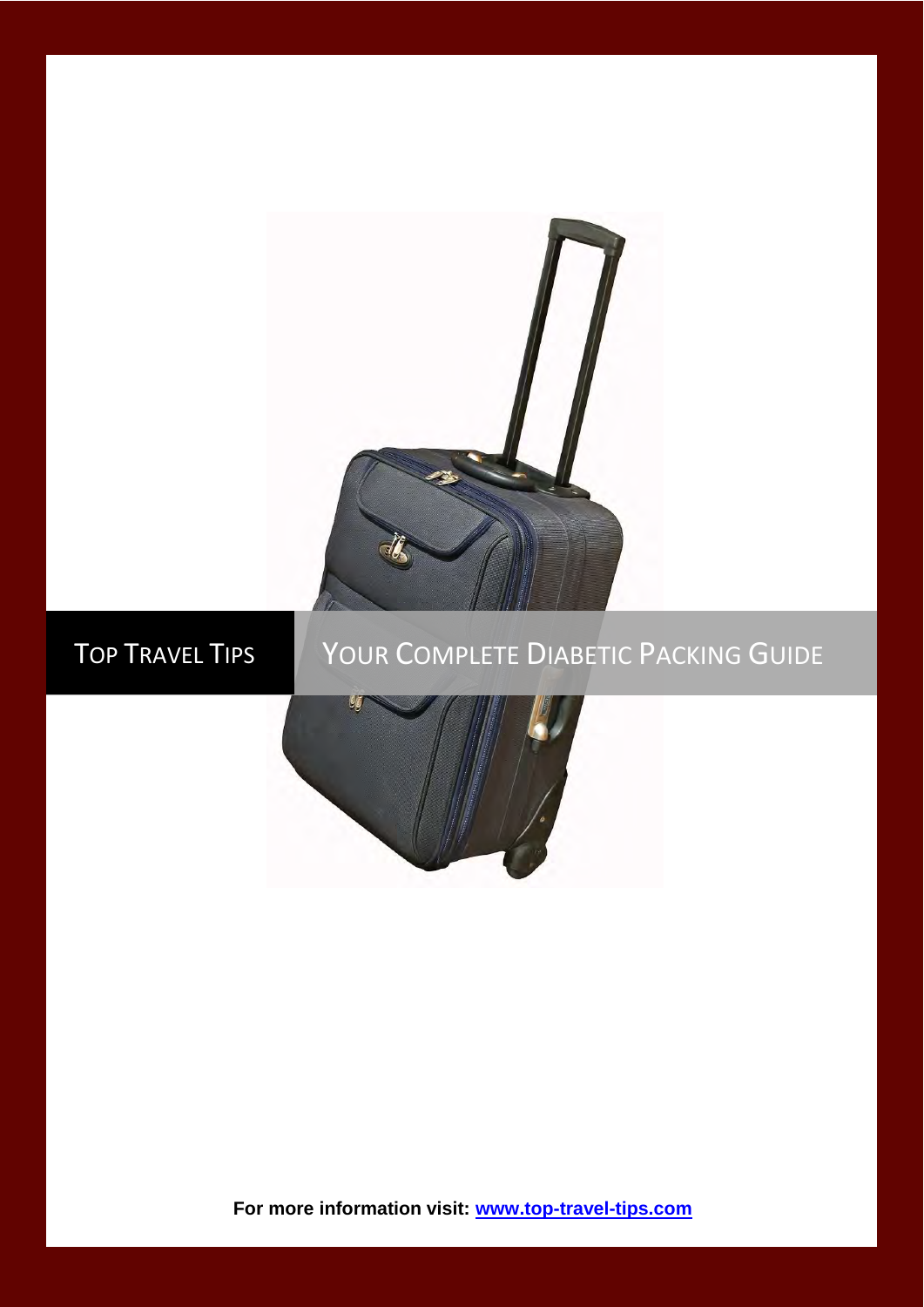#### **About Top-Travel-Tips.com**

Top-Travel-Tips.com is a travel advice website offering practical travel tips. Our focus is on four key areas: Plan your perfect trip, Find your perfect trip, Travel accessories, and Practical travel tips.

We also offer advice and reviews on travel related products that can enhance your travel experience further. All the content on our website is unique and written by us.

We at Top-Travel-Tips.com are very passionate about travelling and we like to share our travel experience with you. We encourage you to visit our website [www.top-travel-tips.com](http://www.top-travel-tips.com/index.html) for further information and travel advice.

### **Copyright Notice**

Copyright © 2011 Top-Travel-Tips.com, Asa Gislason

Published by Top-Travel-Tips.com, Asa Gislason. All rights reserved.

All content contained within "Top Travel Tips – Your Complete Guide To Packing "is copyright © Asa Gislason of Top-Travel-Tips.com.

All literary work contained within the "Top Travel Tips – Your Complete Guide To Packing" belongs to and is the sole property of its respective authors and is reprinted with permission.

**No resale rights are accorded with the sale of this book. Reproduction, copying, or any other form of use the pieces contained within the book is STRICTLY FORBIDDEN without express permission from the author him or herself. If perjury is discovered the offenders will be prosecuted to the full extent of the law.** 

These rules have been established to protect the rights and ownership of the authors and to ensure that their work is upheld as their own.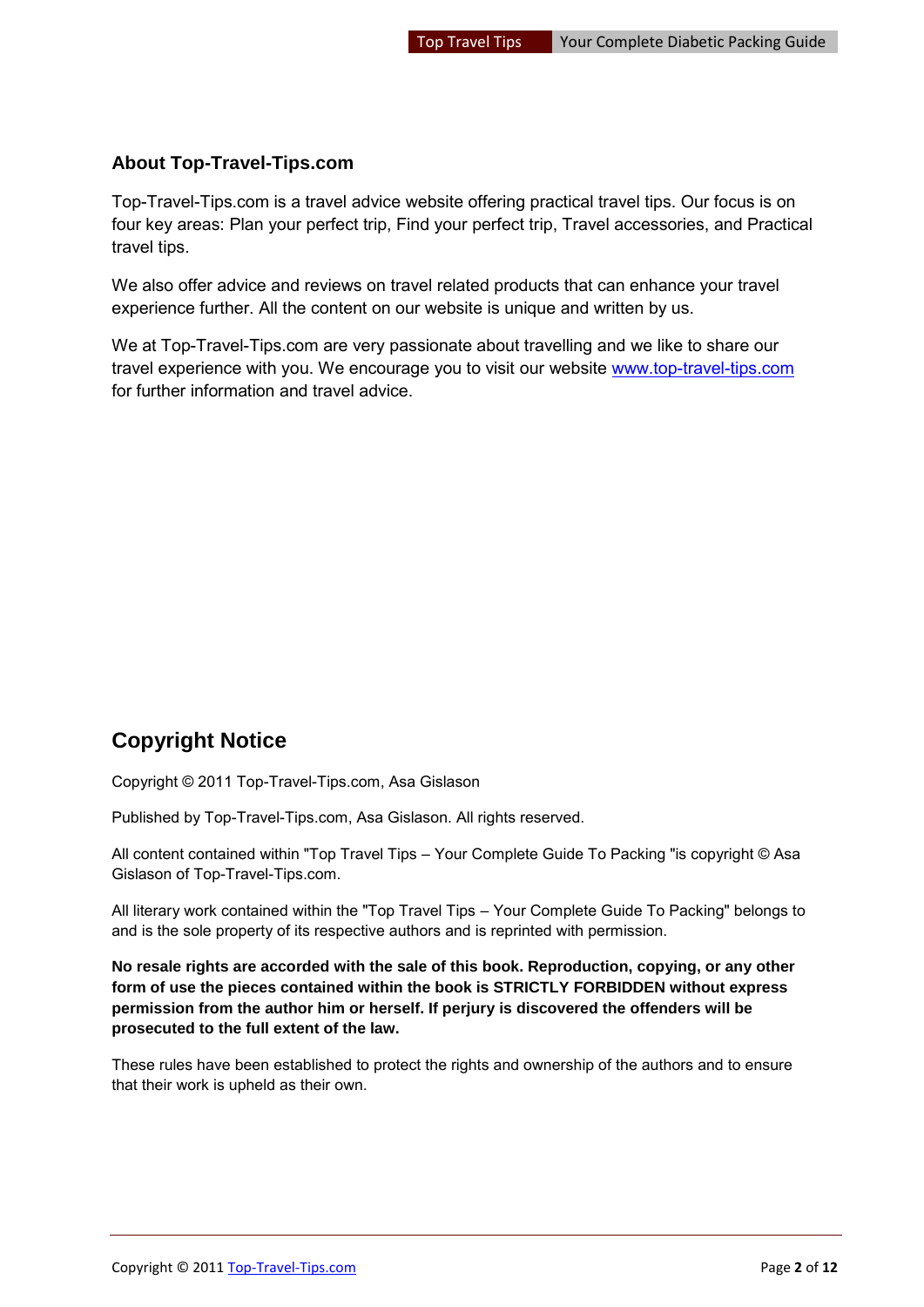### **Table Of Contents**

| 2. |  |
|----|--|
|    |  |
|    |  |
|    |  |
| 3. |  |
|    |  |
|    |  |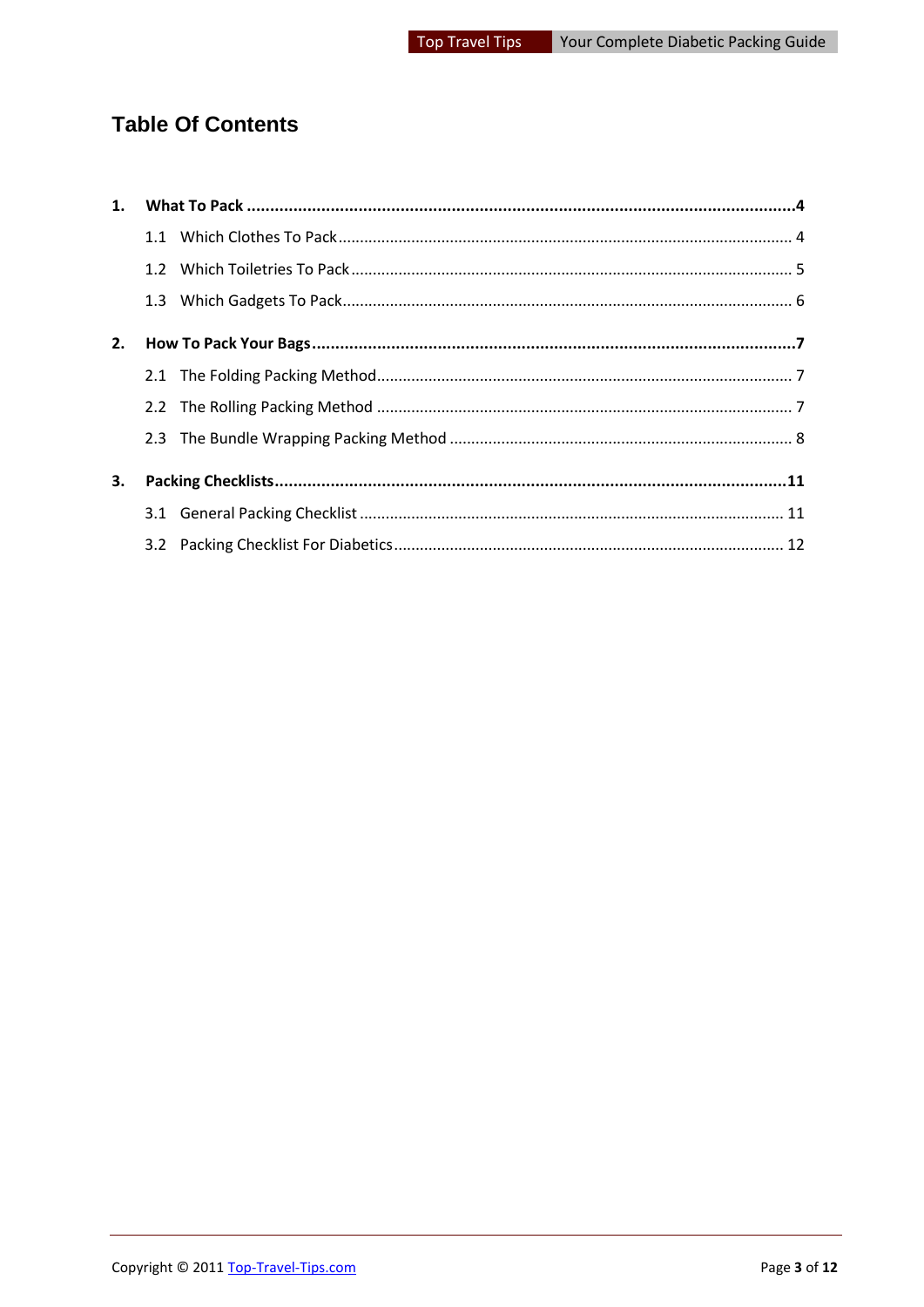Top Travel Tips **Packing Guide** offers general practical packing tips and advice about:

- **What To Pack** What you must have in mind when choosing clothes, toiletries and gadgets to pack for your trip
- **How To Pack It** Explains the different packing luggage methods and how they work in practice

At the end of this guide, you will find printable **Packing Checklists**, including a special packing list for diabetic travellers.

### **1. What To Pack**

<span id="page-3-0"></span>Airlines are getting stricter about luggage allowances all the time. They are not only charging higher fees for overweight, increased number of airlines are starting to charge separately for all check-in luggage.

**Travelling light** has never been more appealing. Not only makes it travelling easier in many respects, it can also save you money in check-in fees.

Travelling light is though not always an option. Nor is it necessarily what you want. You might want to take a little bit more with you than is strictly necessary.

Maybe you can do without the second formal wear but you want to take both… just in case you changed your mind. Or you might want to bring few items of luxury with you… you could live without them but you do not want to.

The best packing advice is to start with the **items you know you will need** - packing checklists are helpful with this. If you have free space / weight allowance left then you can use it for your optional extras / luxury items.

#### <span id="page-3-1"></span>**1.1 Which Clothes To Pack**

The climate at your destination, what you will be doing when you get there and the length of your trip will determine which clothes to pack.

You will have to pack very differently if you are going to Brazil or Iceland, or if you are going on a skiing trip or romantic city break. While the length of your journey is fundamental in how much clothes you need to pack.

On shorter trips, you might want to pack enough to last you throughout your trip, i.e. without having to do any laundry. You should be able to fit into one suitcase enough clothes to last you for 2 - 3 weeks.

For longer journeys, you will have to fit in some laundry on the way, fortunately that is usually not that difficult.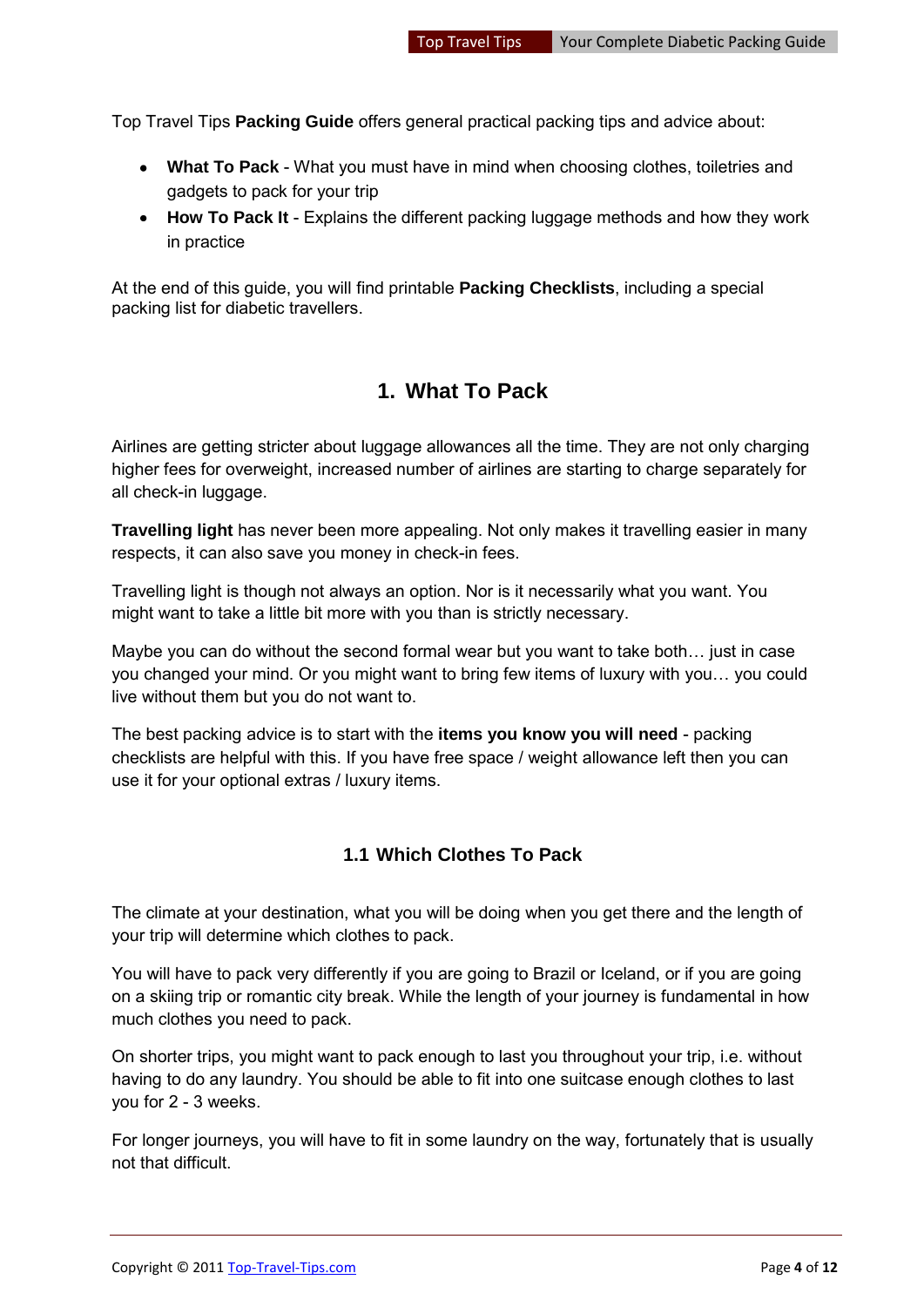Few practical things to have in mind when choosing which clothes to pack for your trip:

**Lightweight clothes** are ideal for travelling. The lighter the clothes are, the more you can pack. Did you know that average jeans weigh about 750 grams (26.5 oz) while lightweight travel trousers can weigh as little as 285 grams (10 oz).

**Wearing layers** is the best way to deal with variations in temperature. Layers give you more flexibility, as you can add or remove clothes as needed. There are excellent technical layering clothes available that are lighter and take less space in a suitcase then heavy coats or pullovers.

Wrinkled clothes are constant concern of travelers. The packing method you use can help **minimize wrinkling** but the fabric in your clothes is also important. To test the fabric take it in your hand, squeeze hard, and see how quickly the fabric "bounces" back. Only pack clothes in fabric that bounces back.

Clothes that **dry quickly** are always good idea. Especially if you will be doing your own washing and must count on everything being dry the following morning.

**Reversible clothes** can double your clothing choices without increasing your luggage weight too much. This is especially useful on longer journeys when you might get bored with the limited choice of different outfits.

You can also get more different outfits from fewer items of clothes is you pack clothes in **few colors that mix**.

Modern travel clothes tend to be lightweight, wrinkle resistant and dry quickly, making them ideal for travelling.

#### <span id="page-4-0"></span>**1.2 Which Toiletries To Pack**

You should minimize toiletries as much as you can, as they can be surprisingly heavy when all added together. Typical toiletries, i.e. shampoo, conditioner, perfume bottle, deodorant, toothpaste, etc, can easily weigh up to 2.5 kilos, or 88.2 oz.

You should aim to take only **the amount of toiletries that you will need** to last you through your trip as it does not make sense to be bringing back unused toiletries. Instead of packing full new shampoo container just put the amount you need (and little bit more) into a smaller container. Take half a tube of toothpaste and roll it up tight, etc.

Consider **not bringing some toiletries at all**, i.e. those that you will not necessarily need. You might for example bring your hair conditioner but leave your deep hair conditioner at home… with the electronic toothbrush.

Another option is to **buy what you need at your destination**. It might even be cheaper… depending on your destination. However, some destinations might not have available the products you are used to, or they might be more expensive.

Always place all toiletries in plastic bags to prevent leakage. Leaked perfume bottle or shampoo container could easily ruin your favorite garment – it is not worth risking it.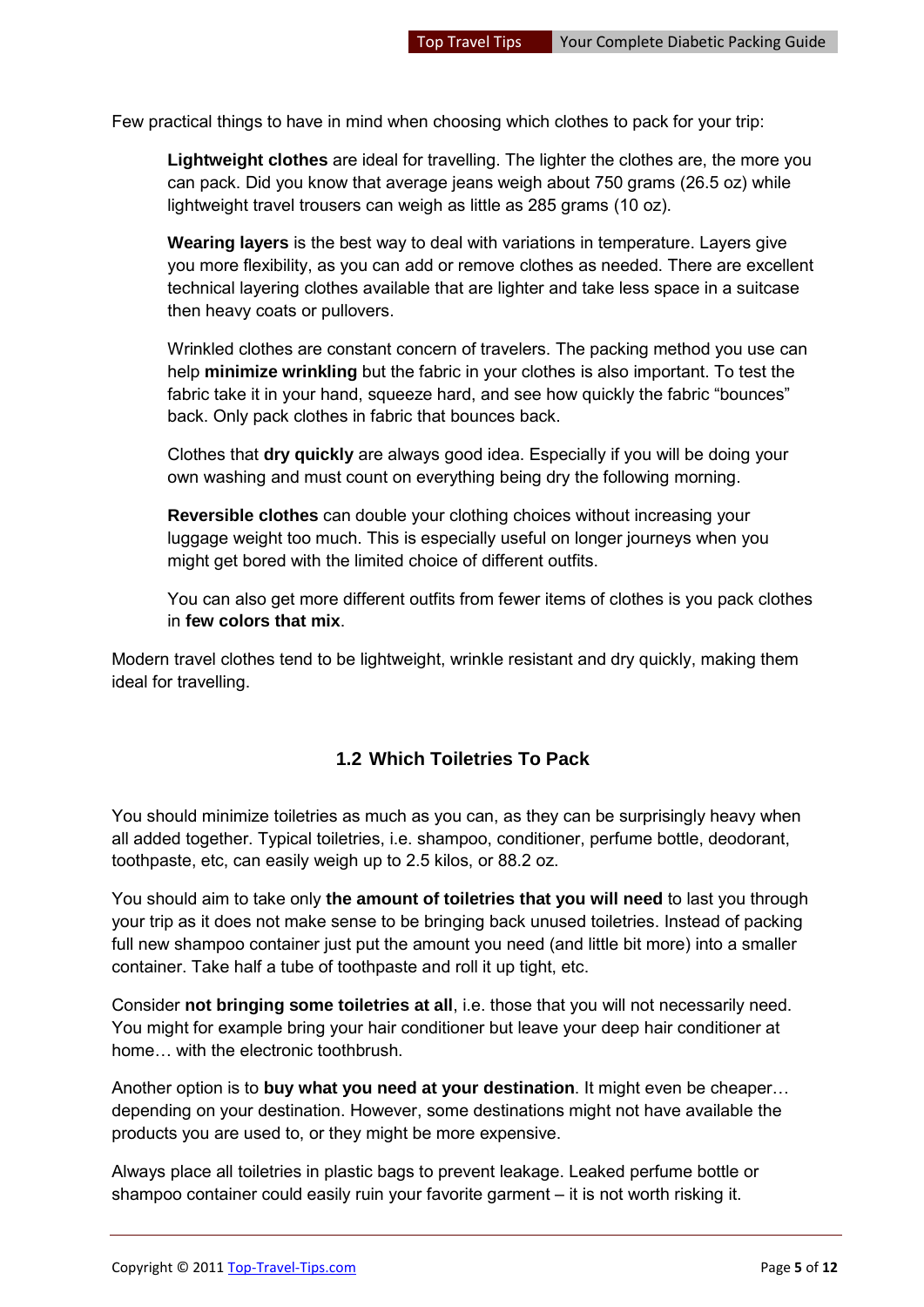#### <span id="page-5-0"></span>**1.3 Which Gadgets To Pack**

Electronic gadgets, like mobile phones, laptops, IPad, GPS equipment, DVD player, e-book readers, digital cameras, etc, have quickly become part of everyday necessities.

These gadgets tend to be **expensive** so losing them might have big financial impact. They also come with all kind of cables and different charges that all adds to the luggage… making travelling light even more of a challenge. Electronic gadgets are also **vulnerable to damage** so you must be careful how you pack them.

Ask yourself carefully **which gadgets you need for your trip**, i.e. which gadgets will make your travel more efficient and enjoyably.

Also, ask yourself if you are willing to risk losing a particular gadget and if not… make sure your **insurance** covers you adequately.

There is also other travel gear to consider, some of it can be necessary depending on the purpose of your journey. Going on a golfing vacation means that you are likely to bring your golf set with you, while hiking shoes and walking poles are essential if you are going on a hiking holiday.

This means you will have to be travelling lighter on other fronts, i.e. be extra vigilant when packing your clothes and electronic gadgets. You might want to consider renting the necessary travel gear at your destination, this is for example common practice on skiing holidays. You can also rent many electronic gadgets as well, e.g. cell phones and GPS equipment.

#### **What To Pack It In**

Now you have decided what to pack, do you have the [Right Luggage](http://www.top-travel-tips.com/international-traveler-luggage.html) to pack it in? Top Travel Tips offers advice on how to choose the right luggage that suits your travel needs.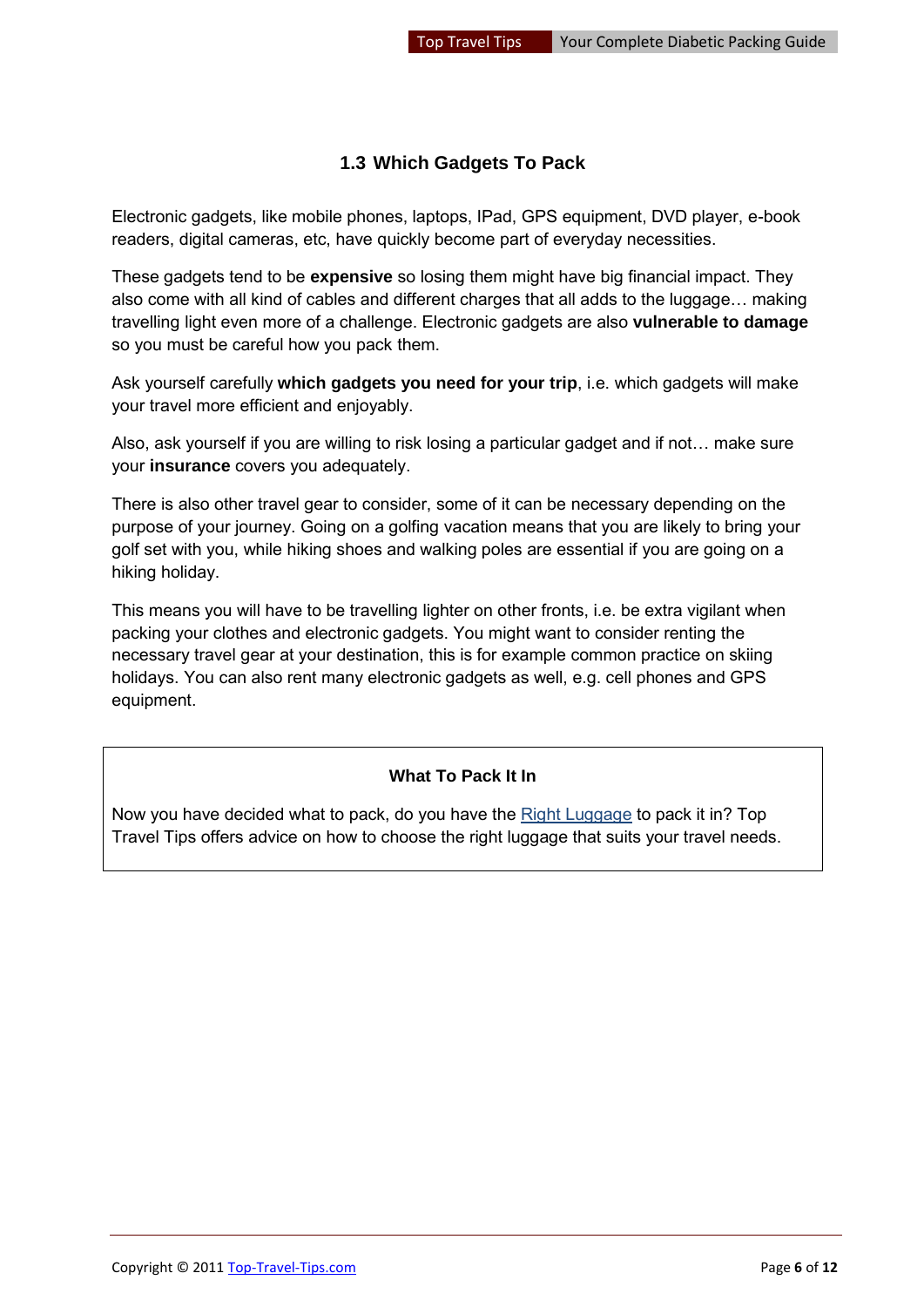### **2. How To Pack Your Bags**

<span id="page-6-0"></span>Even more importantly than what to pack is how to pack. Whatever packing method you choose, it is all about making the most of the limited space available, i.e. to fill all space as efficiently as possible.

There are three key packing methods: folding method, rolling method, and bundle wrapping.

#### **2.1 The Folding Packing Method**

<span id="page-6-1"></span>The most traditional way to pack is by folding the clothes, similar as you do when you are putting your clothes in your wardrobe. This will though make the clothes crease when compressed so there better packing methods available.

However, if you prefer folding your clothes when packing then you can **reduce creases** notably by folding one item over another.

Take two or more items of clothes, like trousers, and lay half of one pair on top of the other. Fold the one on the bottom over the one on the top. Then take the other and fold it on the top. This gives each pair some support where you have folded it, making them less likely to crease or wrinkle in the folds.



#### **2.2 The Rolling Packing Method**

<span id="page-6-2"></span>Clothes are less likely to crease if you roll them rather than fold them. They also take less space this way.

Rolling works well with most clothes. Lay each item of clothes face down, fold back the sleeves if applicable, and then roll from the bottom up. You can put a rubber band around them to make sure they stay rolled up.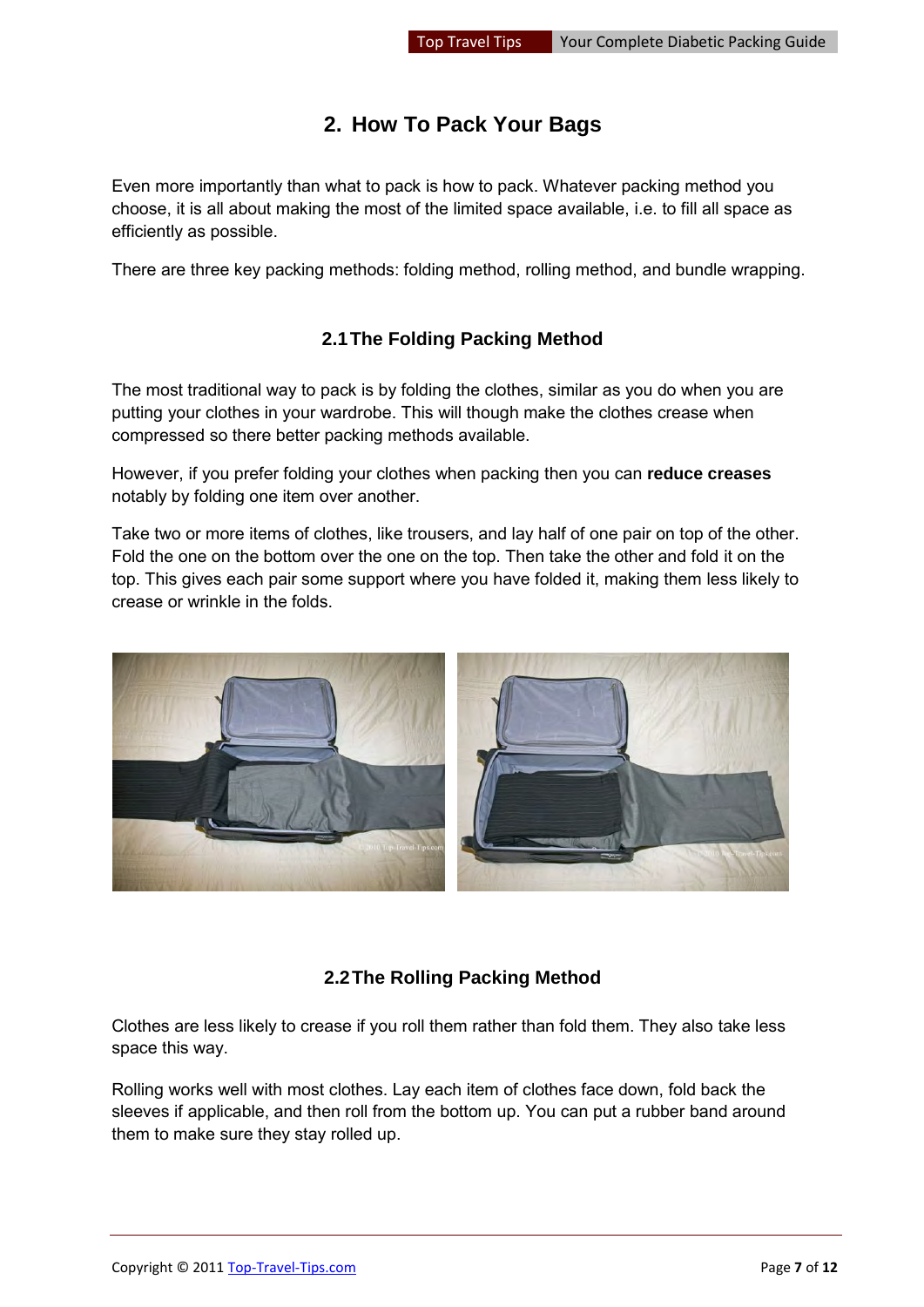

#### **2.3 The Bundle Wrapping Packing Method**

<span id="page-7-0"></span>The best way to pack your bags is to use the bundle wrapping method. As the name suggests bundle wrapping involves wrapping your clothes around a central core object, avoiding the folds that cause creases.

Not only do your clothes come out of your bag less wrinkled, you can also pack more clothes using this method than with the other more conventional packing methods.

The bundle wrapping method is a little more complicated than the previous packing methods and it can take some practice to get perfect. It is though not as complicated as it might look at first glance. Just **follow the 10 steps** for bundle wrapping:

- 1. Gather together all the clothes you are taking before you start packing as adding clothes afterwards can mean you have to start all over again
- 2. Arrange the clothes so the larger more wrinkle prone garments will end up on the outside of the bundle and the less easily wrinkled pieces closer to the core
- 3. Lay the first item flat in the suitcase without folding
- 4. When you have neatly arranged this item flat put the next item on top of it, put it in the opposite direction from the first item
- 5. Allow sleeves, pant legs, skirt lengths to hang over the edges as you stack more and more clothes
- 6. Make sure that collars and waistbands touch the suitcase edge as this enables more items to fit into the bundle
- 7. Select an object to form the core of the bundle. An organizer pouch e.g. [Packing Cube](http://www.top-travel-tips.com/packing-cubes.html) with your underwear, socks, bathing suits and other small loose items is a logical choice
- 8. Put your chosen core object on top of the pile of clothes you have stacked
- 9. Now you start wrapping up your bundle. Start with the last item you placed, neatly wrap the ends of that item across the core bag on top of the pile. Wrap sleeves, pant legs, skirts lengths over you core and work your way down to the bottom of your stack
- 10. Now place your remaining luggage items, like shoes, around the perimeter of the bundle

What you will end up with is a bundle of all of your clothes that looks like a pillow. You can pick it up in one piece.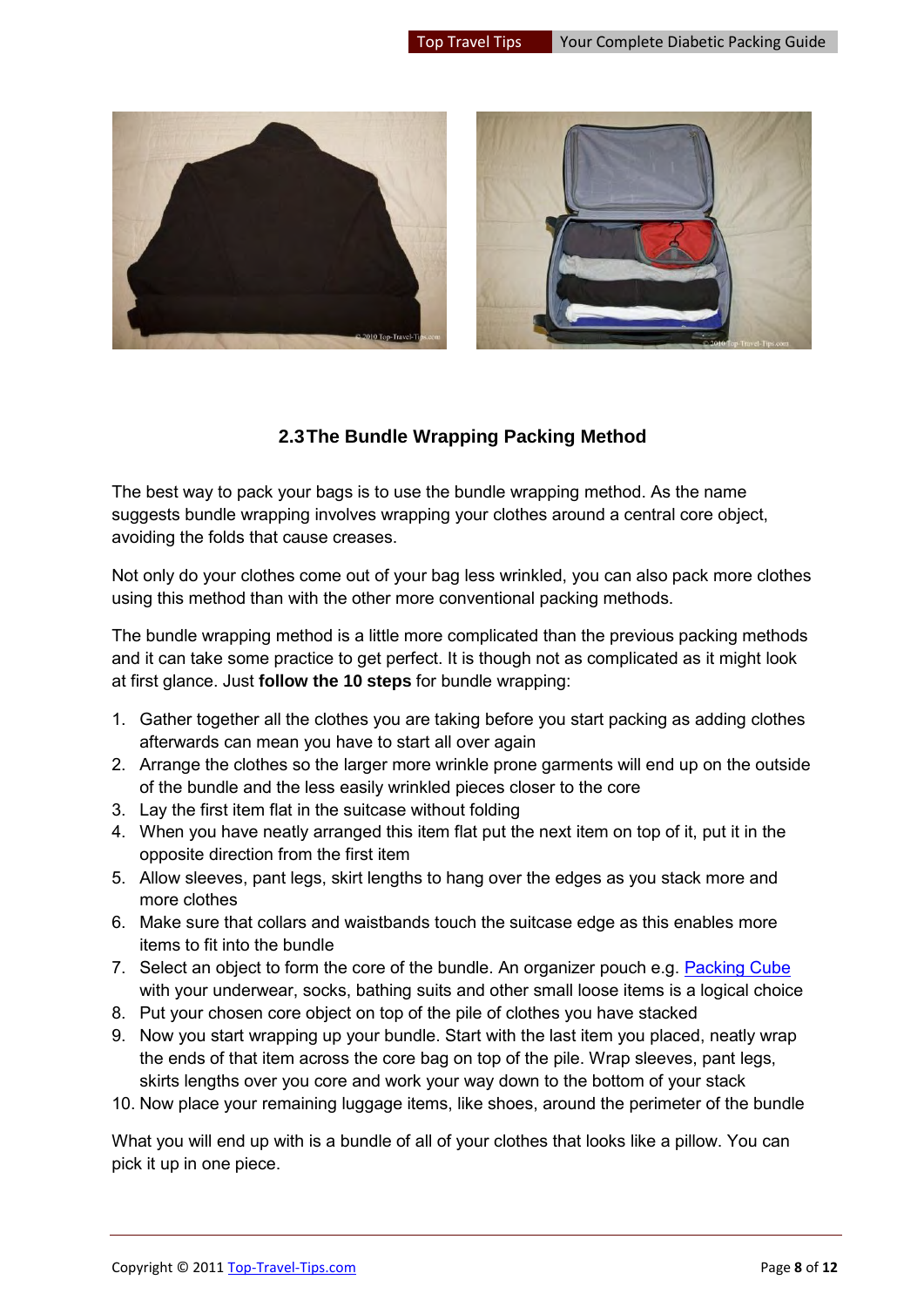When you arrive at your destination, you work in reverse order to unpack your wardrobe. To find specific item in the bundle, lay it flat and unwrap until you reach the layer you want. Take the item out and refold the remainder.

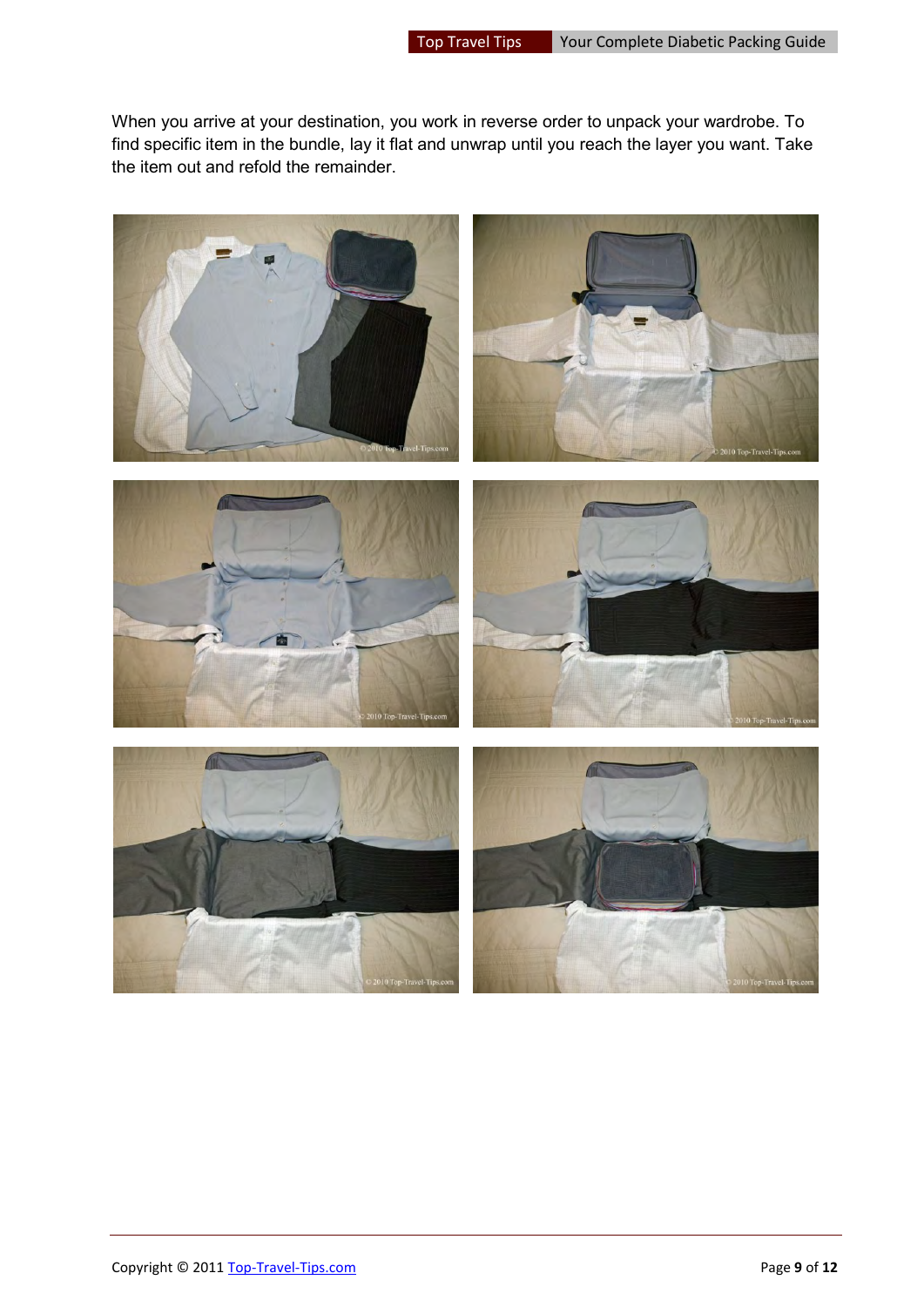

#### **Luggage Top Travel Tips**

There are many different [Types of Luggage](http://www.top-travel-tips.com/cabin-luggage.html) available. There are suitcases, trunks, trolley cases, spinner luggage, roller cases, garment carriers, totes, duffel bags, mobile offices, etc.

Top Travel Tips offers advice on how to choose the right luggage for your travel needs.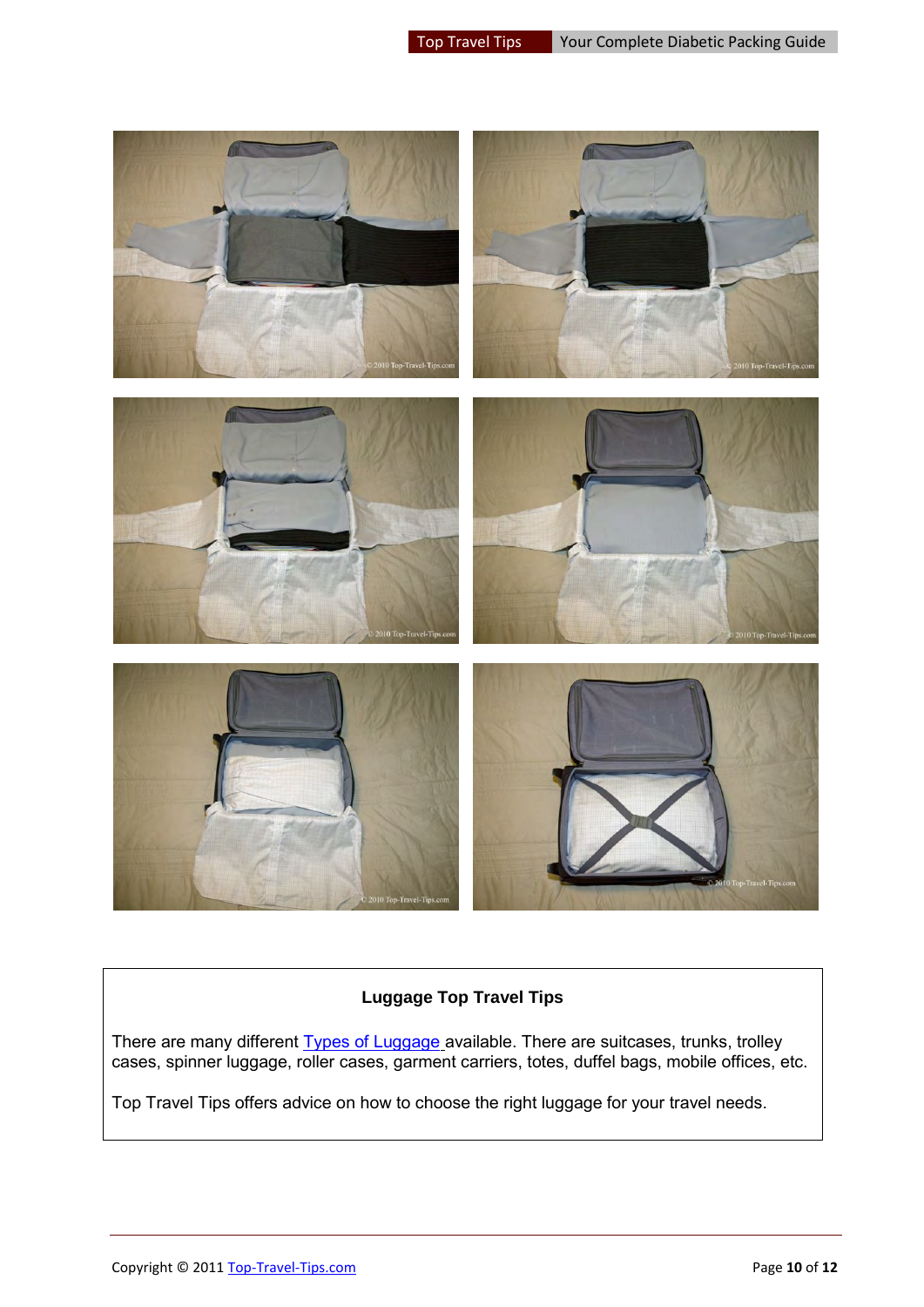## **3. Packing Checklists**

### **3.1 General Packing Checklist**

<span id="page-10-1"></span><span id="page-10-0"></span>

|                                                   |                     | <b>Vacation Packing List</b>                    |  |
|---------------------------------------------------|---------------------|-------------------------------------------------|--|
|                                                   | Top-Travel-Tips.com |                                                 |  |
| <b>Travel Documents &amp; Money</b>               |                     | <b>Toiletries &amp; Health</b>                  |  |
| Travel tickets, itinerary, booking confirmations  |                     | Shampoo, conditioner, soap and washcloth        |  |
| Passport and visa                                 |                     | Hair dryer and hair styling products            |  |
| Travel insurance policy                           |                     | Toothbrush, toothpaste, dental floss, mouthwash |  |
| Medical card                                      |                     | Deodorant, perfume                              |  |
| Vaccination card                                  |                     | Moisturizer, lip balm                           |  |
| Driving license                                   |                     | Make-up and remover                             |  |
| Maps, directions                                  |                     | Comb or brush                                   |  |
| Travel money / payment cards                      |                     | Small mirror                                    |  |
| Wallet / Money belt                               |                     | Shaving equipments                              |  |
| Copy of all travel documents                      |                     | Nail file, clippers, tweezers                   |  |
| Copy of doctor's prescriptions                    |                     | Cotton swabs                                    |  |
| Medical history / list of medications             |                     | Toilet paper                                    |  |
| Frequent flyer card<br>International student card |                     | Feminine hygiene products                       |  |
| Other discount cards                              |                     | Antibacterial hand wipes<br>Sunscreen lotion    |  |
|                                                   |                     | First aid kit                                   |  |
| Emergency contact information                     |                     | Insect repellent                                |  |
|                                                   |                     | Malaria tablets                                 |  |
|                                                   |                     | Prescription & OTC medicines                    |  |
|                                                   |                     | Contraceptives                                  |  |
| <b>Clothes &amp; Accessories</b>                  |                     | Glasses / contact lenses                        |  |
|                                                   |                     | Other toiletries                                |  |
| Casual day wear                                   |                     |                                                 |  |
| Leisure wear / sports wear / swimwear             |                     |                                                 |  |
| Evening wear                                      |                     |                                                 |  |
| Outerwear                                         |                     |                                                 |  |
| Sleepwear                                         |                     |                                                 |  |
| Underwear and socks                               |                     |                                                 |  |
| Pantyhose / tights                                |                     | <b>Other Necessities</b>                        |  |
| Shoes for all occasion                            |                     |                                                 |  |
| Hats or caps                                      |                     | Guidebooks, maps, phrasebooks                   |  |
| Gloves or mittens                                 |                     | Books / magazines                               |  |
| Raincoat or poncho                                |                     | Notebook / journal and pen                      |  |
| Umbrella                                          |                     | Address / contact book                          |  |
| Quick dry towel or beach towel                    |                     | TSA-approved luggage locks                      |  |
| Sunglasses                                        |                     | Luggage tags                                    |  |
| Belt                                              |                     | Earplugs, sleeping mask, flight socks           |  |
| Ties                                              |                     | Inflatable travel pillow                        |  |
| Watch                                             |                     | Chewing gum and mint                            |  |
| Jewelry                                           |                     | Snack                                           |  |
| Other accessories                                 |                     | Water bottle to refill                          |  |
|                                                   |                     | Swiss army knife                                |  |
|                                                   |                     | Eating utensils                                 |  |
|                                                   |                     | Plastic Ziploc bags                             |  |
|                                                   |                     | Sewing kit and scissors                         |  |
|                                                   |                     | Spare batteries<br>Duct tape                    |  |
| <b>Electronics &amp; Gadgets</b>                  |                     | Universal sink plug                             |  |
| Mobile phone and charger                          |                     | Travel iron                                     |  |
| Digital camera                                    |                     | Mosquito net                                    |  |
| Camcorder                                         |                     | <b>Binocular</b>                                |  |
| Battery charger                                   |                     | Small flashlight / night light                  |  |
| Tripod for camera / camcorder                     |                     | Small hospitality gifts                         |  |
| Adaptor and converter                             |                     | CV and references                               |  |
| <b>Extension cord</b>                             |                     |                                                 |  |
| Alarm clock                                       |                     |                                                 |  |
| iPod / CD player with headphones                  |                     |                                                 |  |
| Laptop or iPad, and charger                       |                     |                                                 |  |
| Bluetooth mini speaker                            |                     |                                                 |  |
|                                                   |                     |                                                 |  |
|                                                   |                     |                                                 |  |
|                                                   |                     |                                                 |  |
|                                                   |                     |                                                 |  |